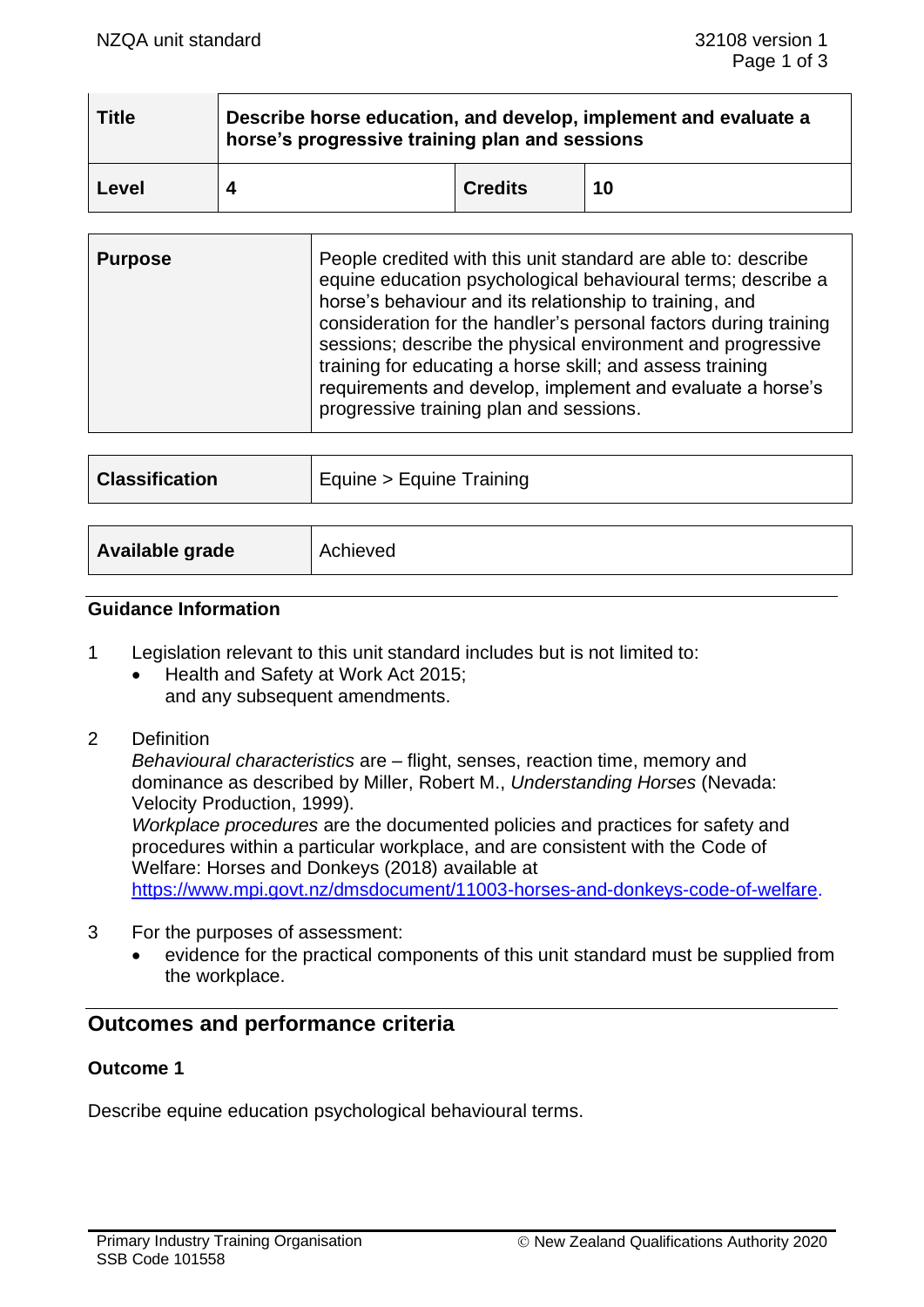Range imprinting, habituation, operant conditioning, positive reinforcement, negative reinforcement, reward, punishment, shaping, latent learning, generalisation, correction, shaping, desensitising, sensitising, pairing, progressive; evidence of five is required.

## **Performance criteria**

1.1 Describe psychological behavioural terms in relation to educating horses.

### **Outcome 2**

Describe a horse's behaviour and its relationship to training, and consideration for the handler's personal factors during training sessions.

## **Performance criteria**

- 2.1 Describe horse behavioural characteristics in relation to practical handling.
	- Range human-horse relationship, pressure, flight zones, five senses, communication methods, stance and positioning, facial and body gestures, fluency of movement, arousal levels.
- 2.2 Describe the personal factors to be considered by a handler prior to and during a horse's training session.
	- Range arousal levels, time constraints, stress levels, voice volume and tones, preparedness, confidence, pace, skill level, breathing, heart rate, patience, understanding of the individual horse.

# **Outcome 3**

Describe the physical environment and progressive training for educating a horse skill.

# **Performance criteria**

- 3.1 Describe and assess the ideal physical environment and training culture for horse education.
	- Range includes but is not limited to  $-$  safe flooring, padded or solid walls, safe surroundings, loading ramps, yards.
- 3.2 Describe the age appropriate skills in relation to a horse's developmental stage in terms of the outcomes of progressive training.
	- Range foals, weanlings, yearlings, two-year olds, three-year olds.
- 3.3 Describe progressive training for educating an individual horse skill.

Range horse skills include but are not limited to – leading, long-lining, initial handling, loading, rugging, tying up.